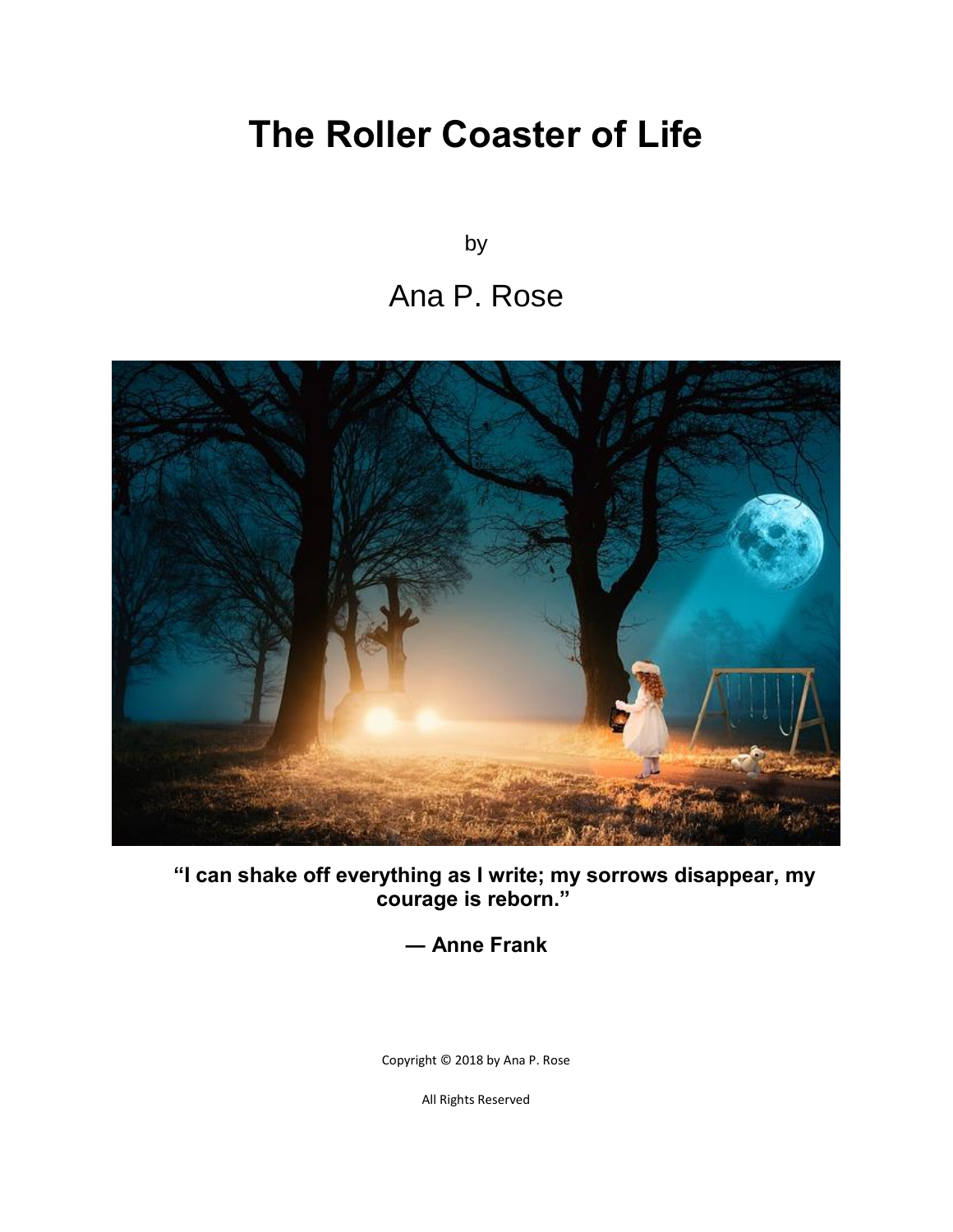#### **Letter from the Author**

Whether I lie to myself or not, my emotions are true to me. My words are born out of my life experiences, but not always. Almost anything and anyone inspires my writing. I can write and let go because it is a therapeutic process for me. Slowly, I have learned not to apologize for what I write. However, at times, I still feel bad for feeling the negative feelings and moments. But life is a roller coaster. While we might be in a great place with a person today, perhaps there was a time we weren't okay with that same person or vice versa.

Writing forces a person to search the deepest parts of the soul—both the beautiful and ugly parts. Once you achieve this quest of the soul-searching, there's no going back. It changes you forever. To be better than others? Not at all, for we all have our race to run. It's both a curse and blessing to be able to look inwardly. It's like taking a pill of wakefulness.

Please, stay updated with a book that I am currently writing, an urban fantasy novel, and support my blog. In my blog, I write about various topics, such as writing, the world, my favorite music, free verse writing, and among other topics.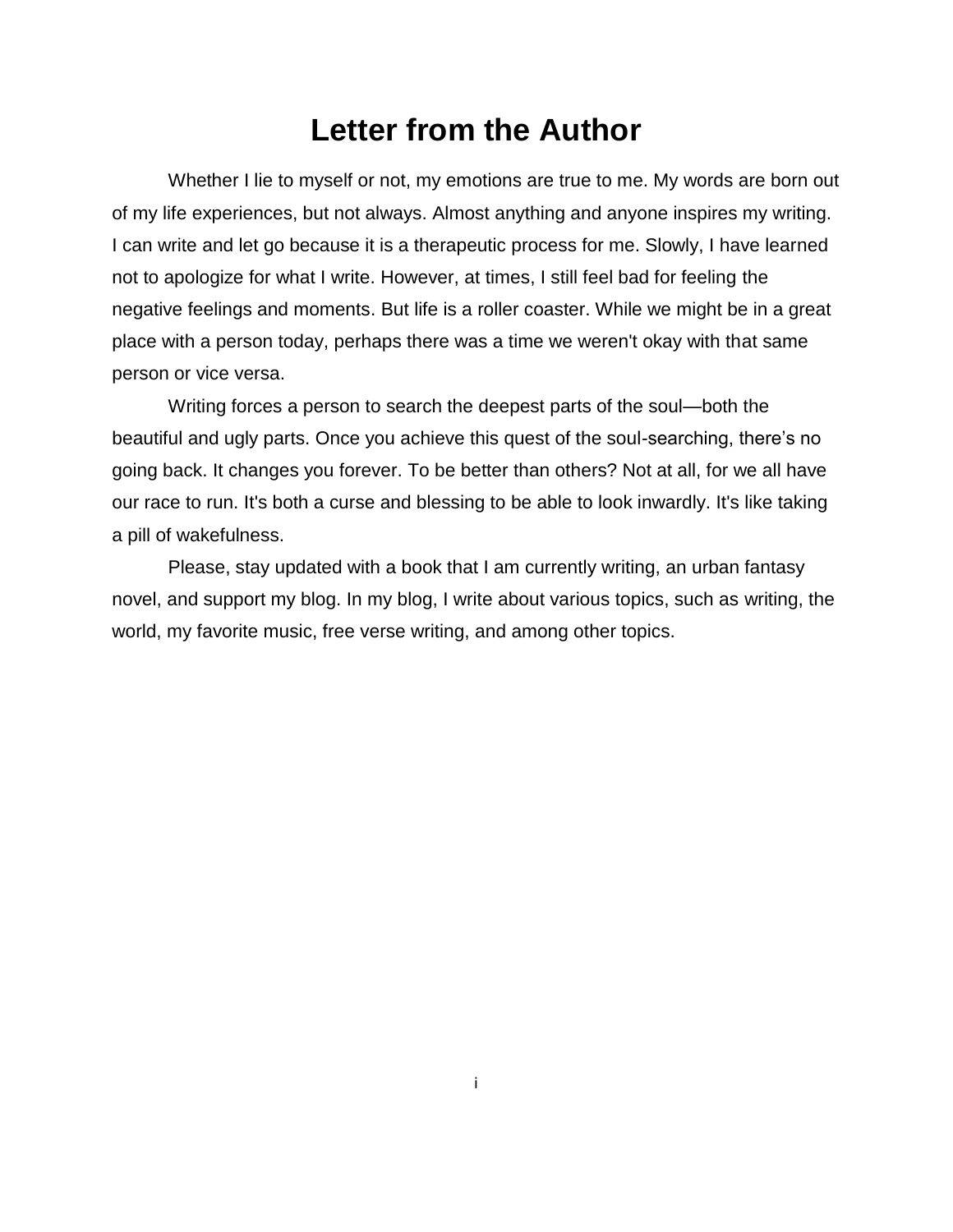### **Dedication**

I thank God first and foremost above all for this project and all my writing that is to come after this minor project.

I dedicate this project to all my supporters and followers. If you follow me on social media and or read my anaprose.com blogs, then you know you are part of this dedication. If you share and hit like on anything that has to do with my blogs and if you are an e-mail or Wordpress follower, then this is for you too. Any support, especially for a self-starter and beginner, means the world to me.

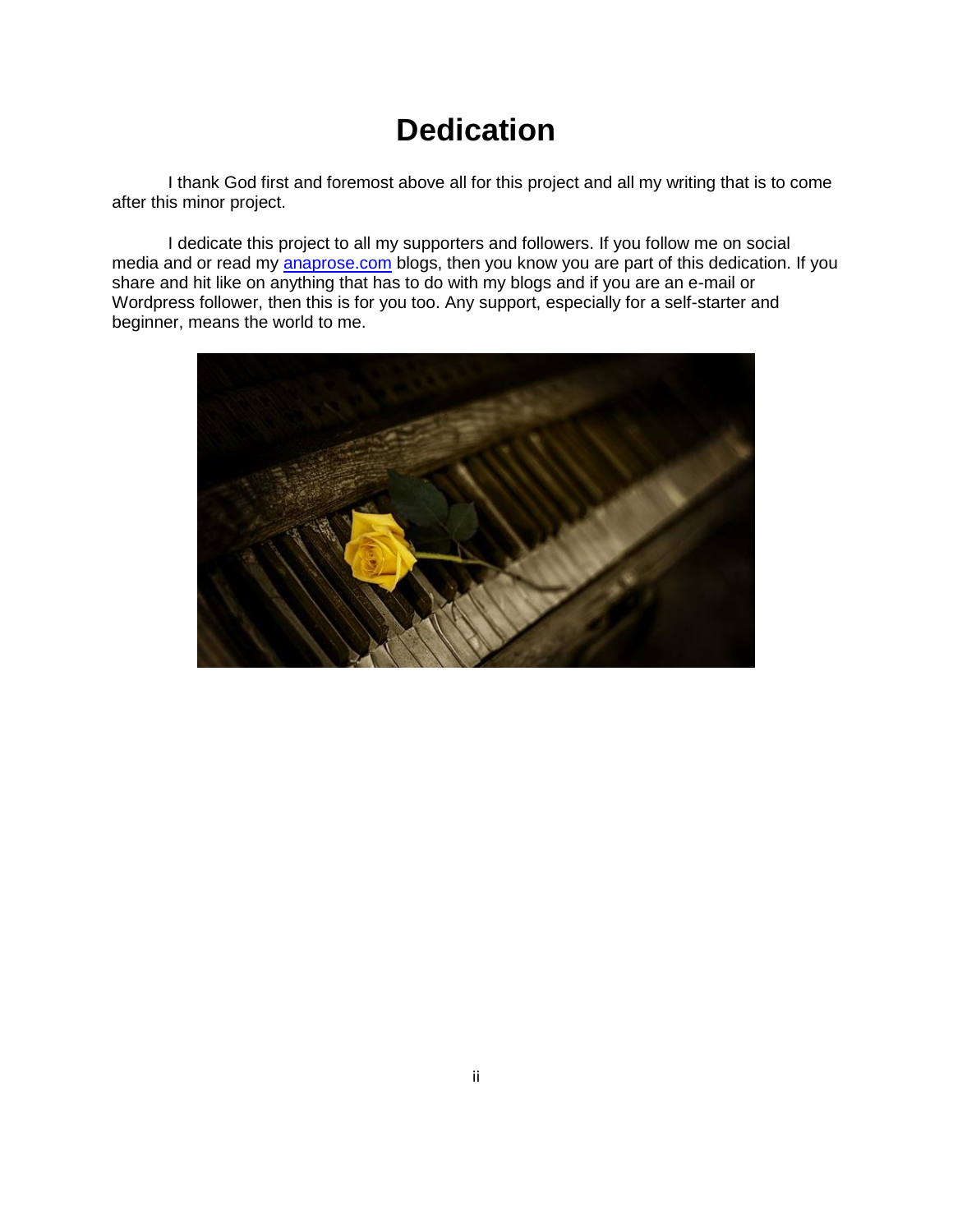### **Abstract**

This is a self-published project. It contains a total of ten pieces—eight of the works are free verse, plus two micro fiction stories.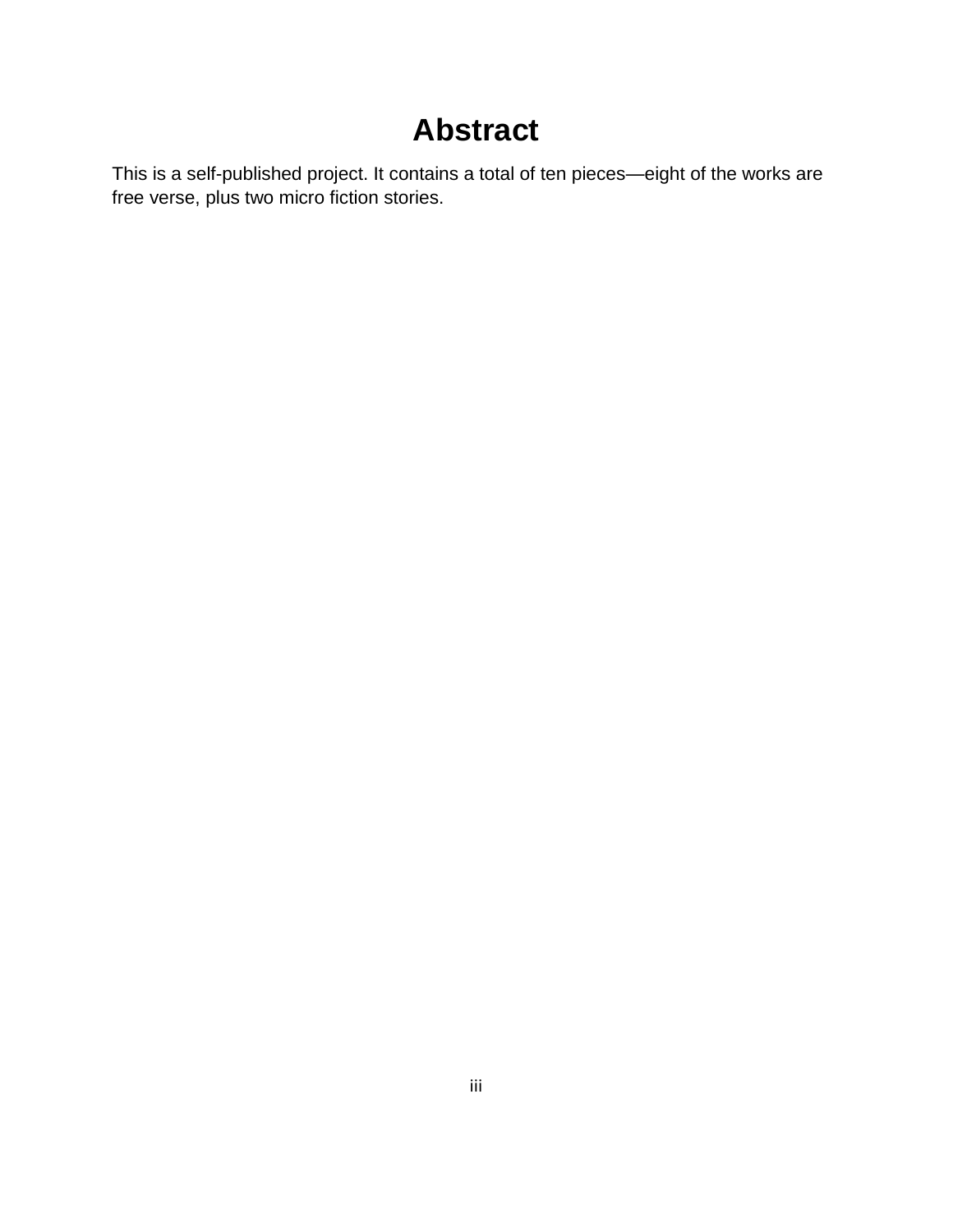## **Table of Contents**

| Chapter<br>Page |
|-----------------|
|                 |
|                 |
|                 |
|                 |
|                 |
|                 |
|                 |
|                 |
| 9.              |
|                 |
|                 |
|                 |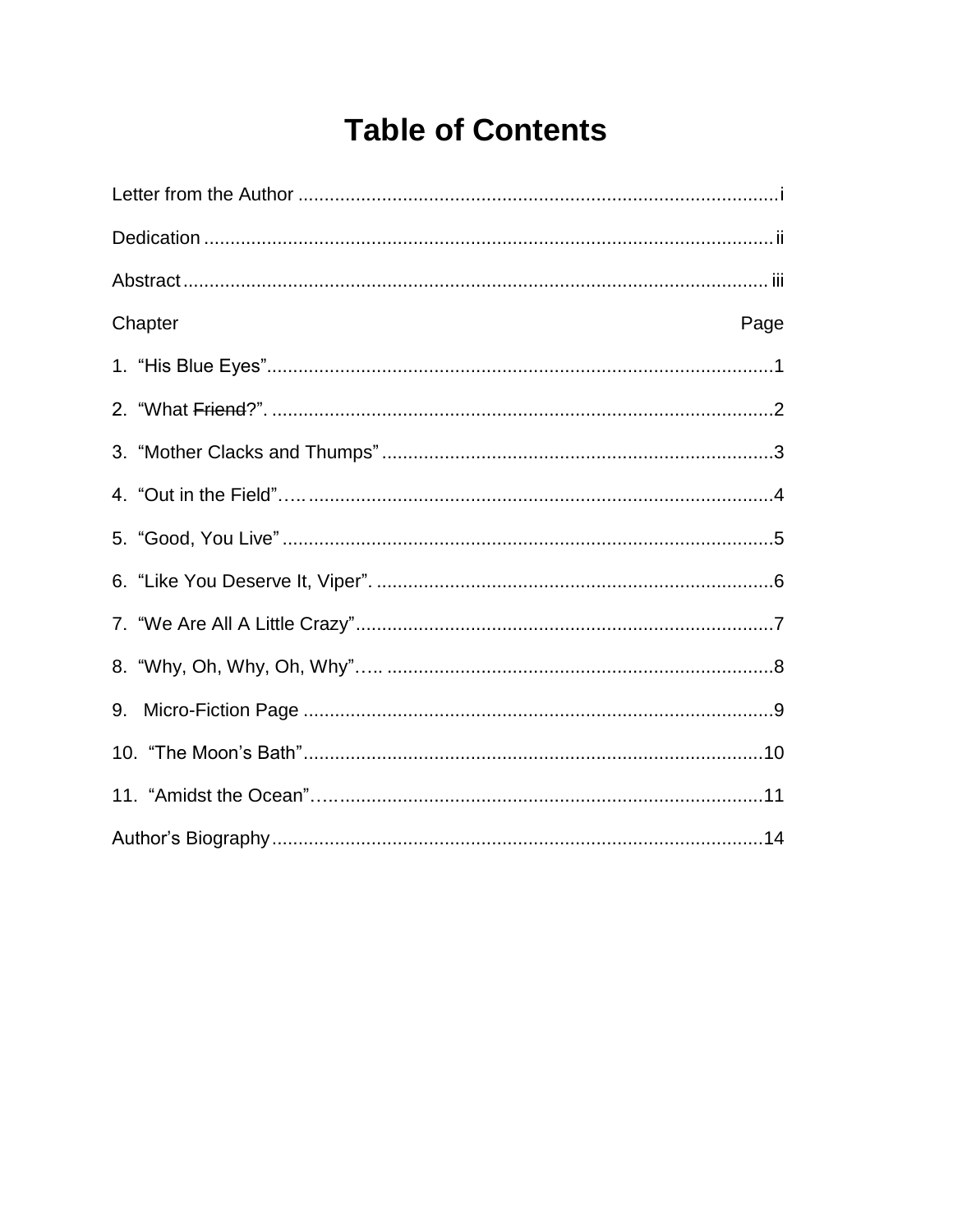### **His Blue Eyes**

The year my soul could not find itself. I approached him. His blue eyes penetrated mine. I gave him a dollar. I uttered, "So sorry. This is all I got." I meant it. Barely a few hundred in the bank- ready to pay the next bills. Wondering when work would call again. Loans and academics are my enemy. Tearing me down so deeply, ready to jump off a cliff. No one gives me a chance. But there, he stood, more certain than me. Like a soldier, a veteran, unashamed of asking for money. He paid his dues, so why tame? He knew what he wanted in the moment. I didn't. I gave him a dollar. I walked away with his eyes in my mind. I turned to take a last look. In a split second, he was gone. He knew where he was going. I didn't. He knew who he was. I didn't.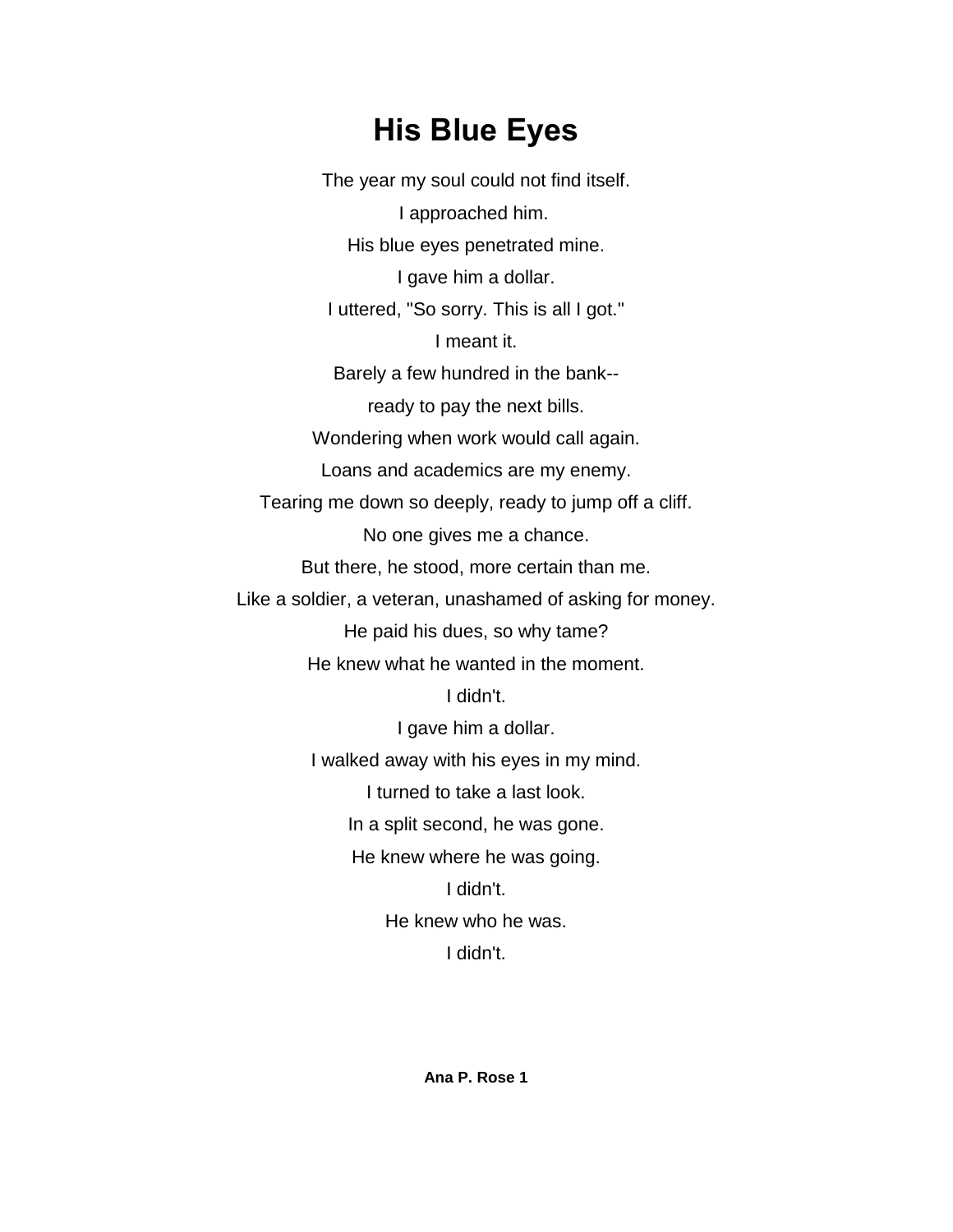#### **What Friend?**

What's a friend? Not a difficult question— Especially, in those lonely days. The line between friend and fiend is quite thin. I sit here alone absent from any friend. Though I have many, where are they? I don't know. Where are they when life assaults me much? I deeply sigh day and night. You know where you are? Not here. When hope escapes me, I don't see them. I see unapologetic absence. So, hate me, hate me friends for speaking truth— Because I shall hate our present state— And our friendship at stake. And yet, and yet, I repeat, you don't care. Oblivion is your shield and friend. So what is a friend? I don't know. Ask my fiends.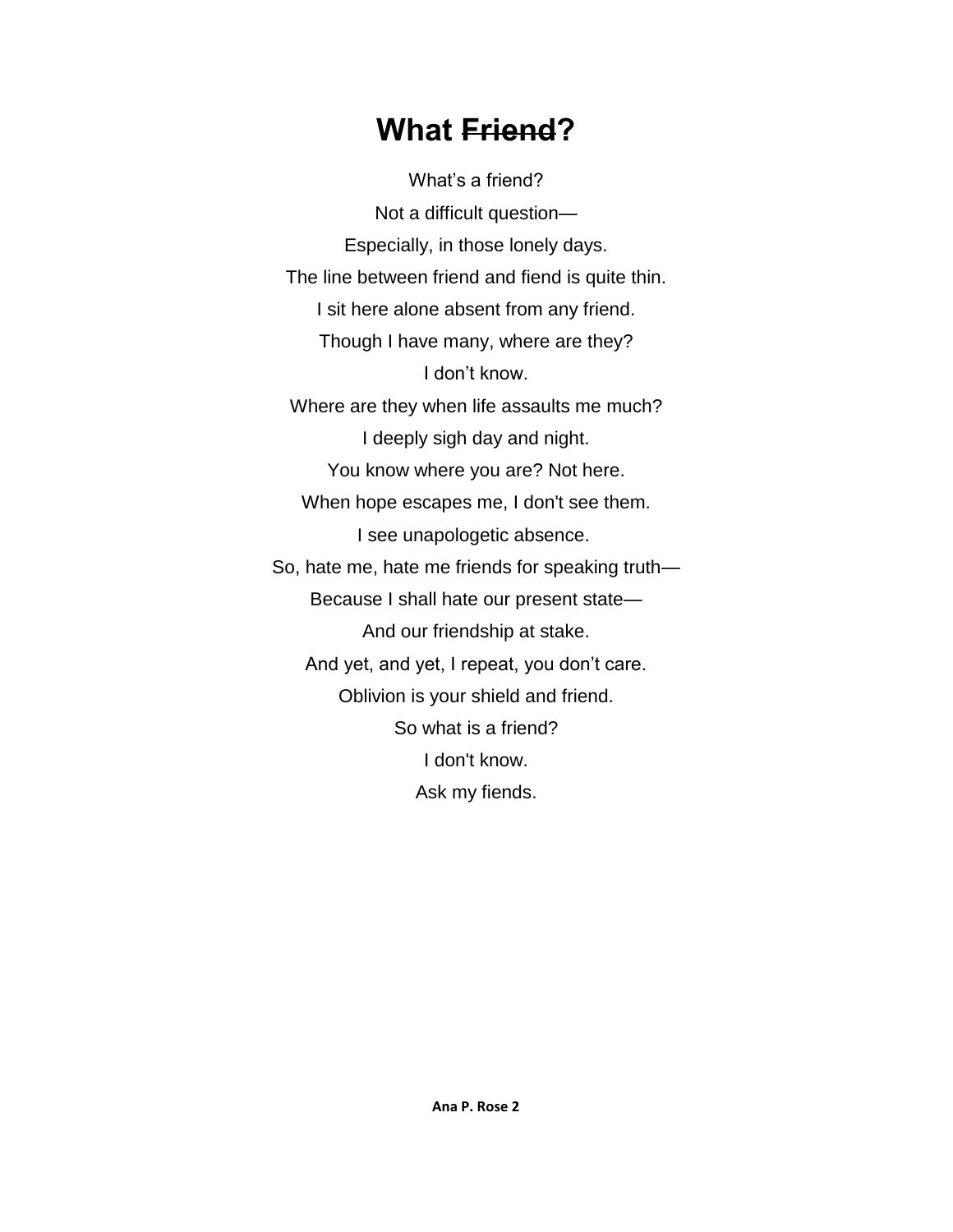### **Mother Clacks and Thumps**

Clack, clack, clack! The sound of the dishes at morning break. Jeez, what's wrong with mom? Thump, thump, thump! Opened doors, closed doors. What's wrong with mom? A concert of utter ruckus. The silver wears scratching each other. More clacks, more thumps, while the water runs. What is wrong with mom? The pots and pans, pitchy drums. The clutter of noises rings in my ear. My head clouded with many regrets. What is wrong with mom? Nagging and yelling and slamming. Clack, clack, clack. Thump, thump, thump! Again, before and after dinner.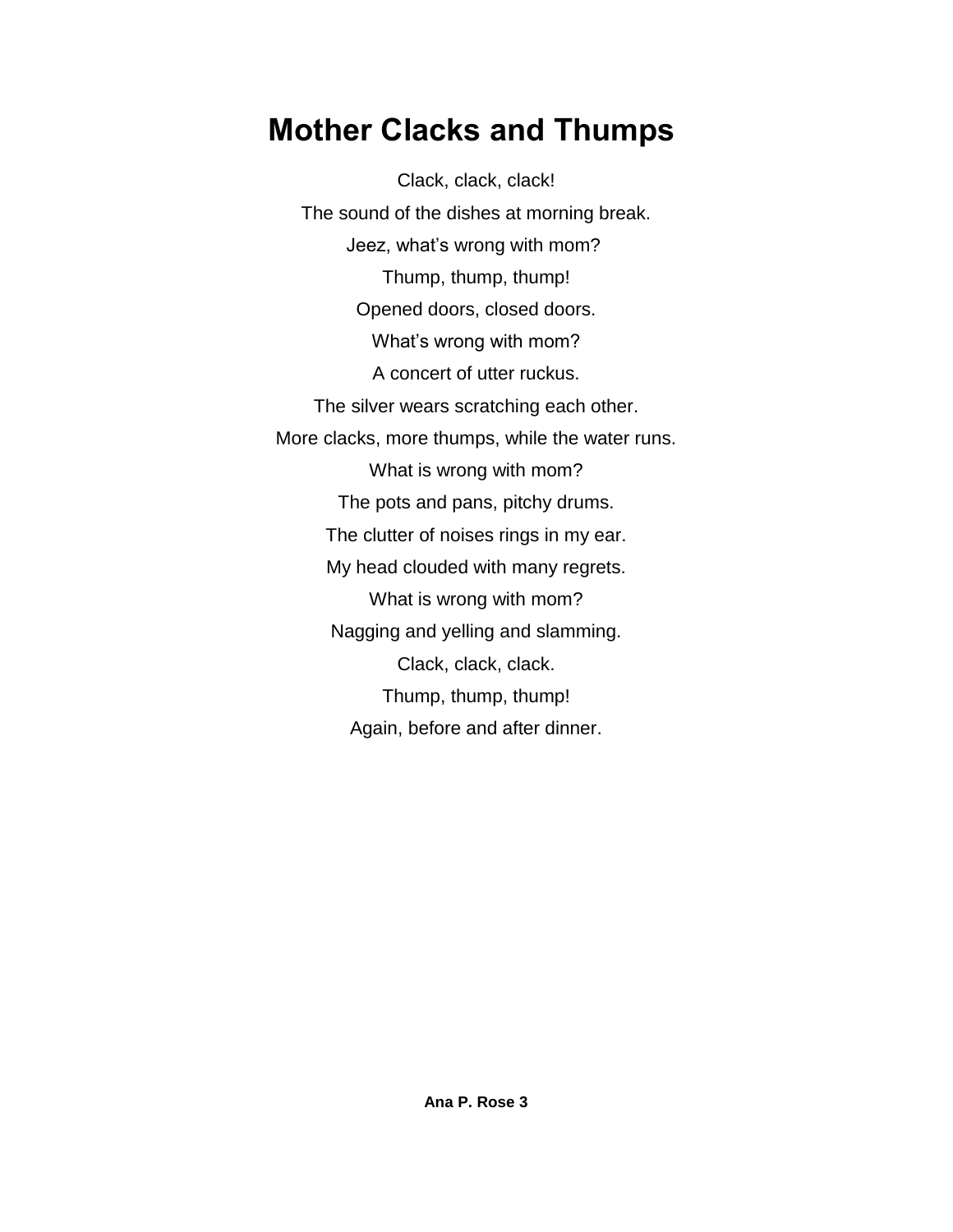## **Out in the Field**

She stands in a storm. Empty fields. Dryland. Gray skies. Dead leaves. Weeds encompass the land. The universe is over her sky. Eyes shut. The world is too big. She is too small. Arms extended— Feet off the ground. Hair blows in the wind. Barefooted. She wears a white cami dress. The dress flounces. A cottage home is behind her. People dwell in there. She wants none it— Wishing to stay lost. Accepting and embracing. It's no longer pain. Just a sense of loss.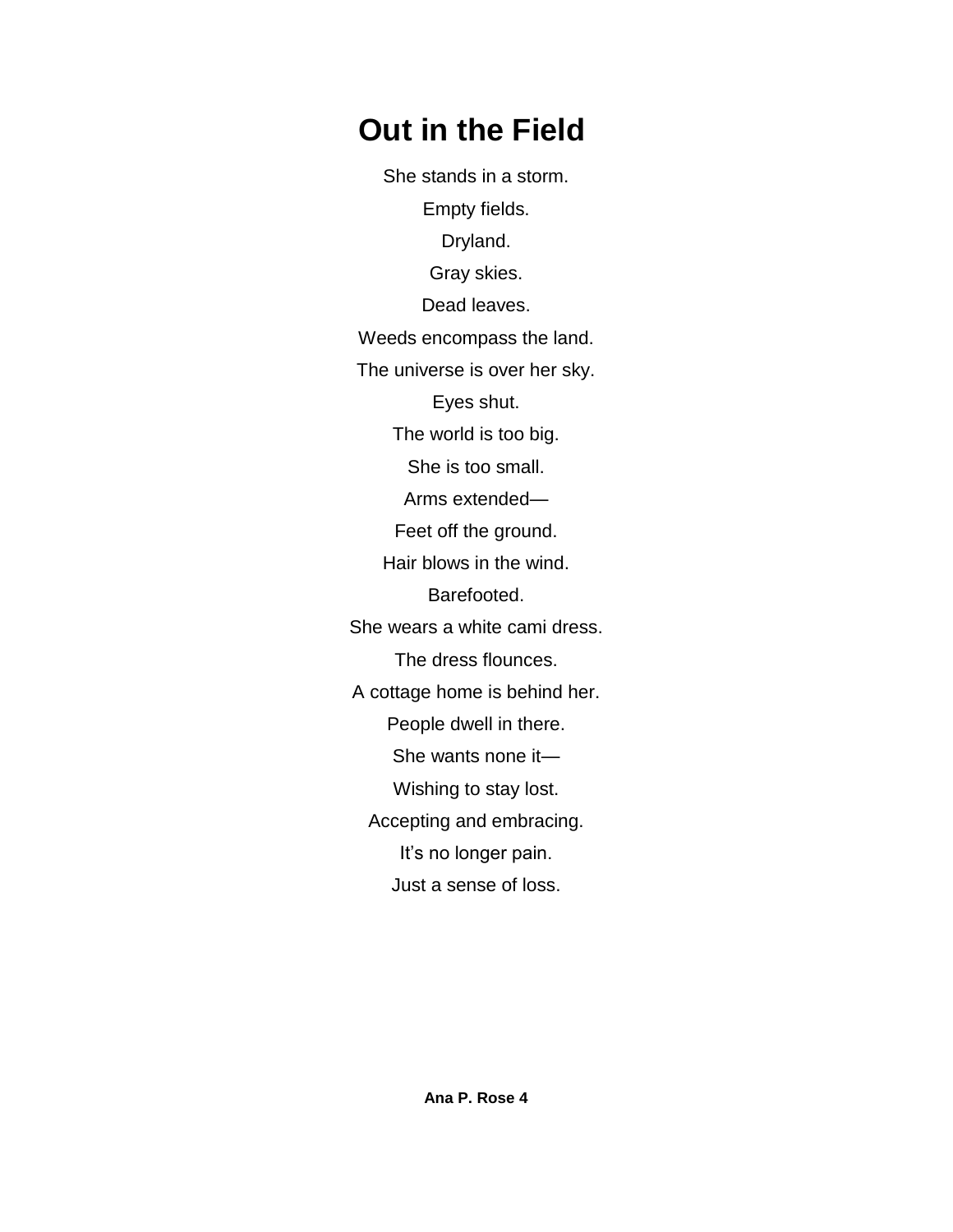#### **Good, You Live**

Caged by insults. Plague of words, They hurt. Reached their limit. Just another stripe, Another to the pile, Embracing numbness.

Oh, you dark stripes. Oh, you orange ones. Now the color of a panther. You must climb the mountain. Lather your scars—run here or there. But run. Move. Breathe. Yes, over that pain. You must rise above all.

Feel the blood flow through veins. Sense the muscles with every step? Good, you live. Lack air? Good, you try.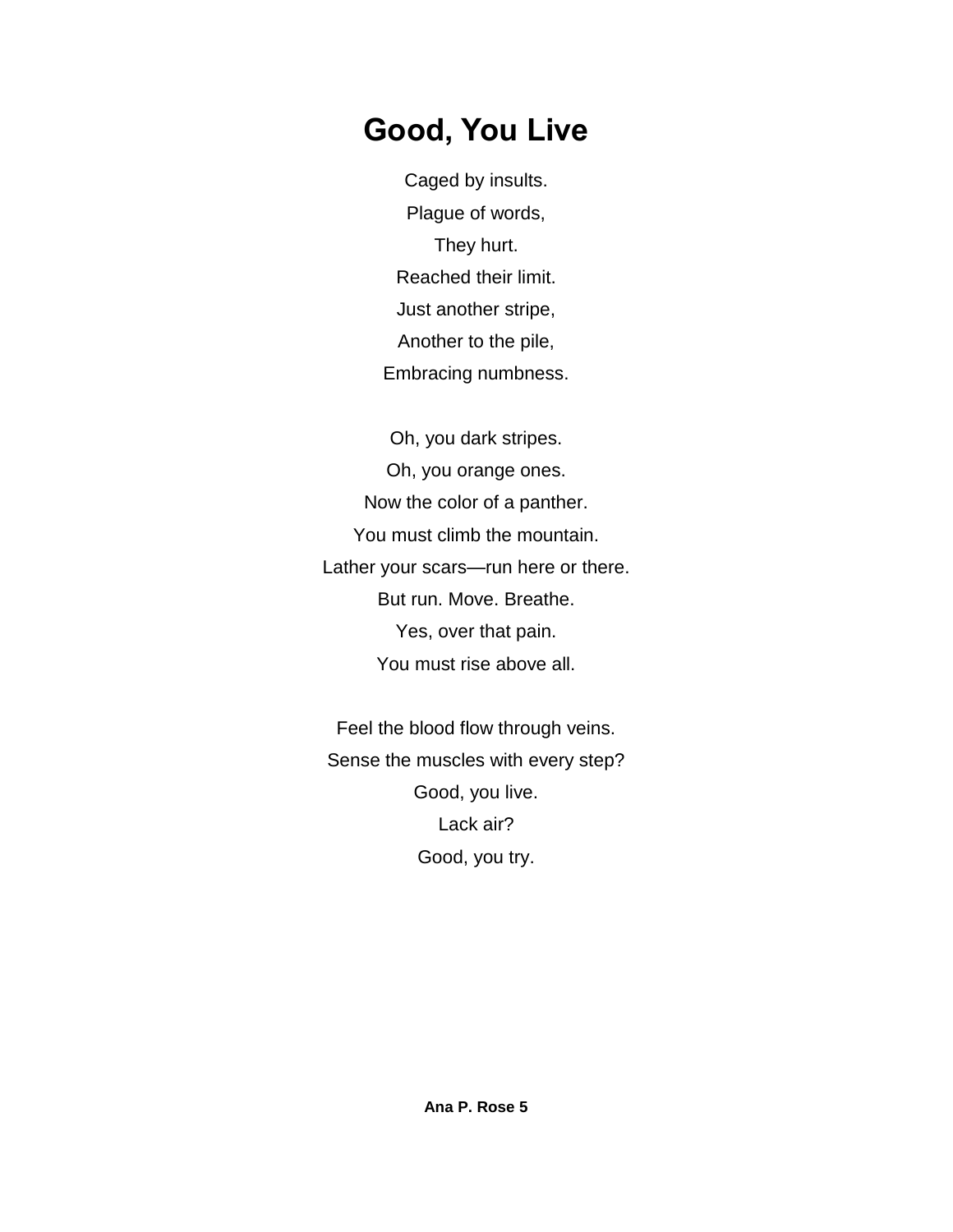#### *Like You Deserve It, Viper*

I want to cuss a storm. I want to have the aura of intimidation, of power. That arrogance of superiority, Simply for the mere fact that I have it. I want that stance of supremacy, knuckles clenched. Those condescending eyes, authoritarian—in my face. That aura is there at 5 years old—at 18, 30, 40, 50, 60. You act like I cannot reciprocate. It's called restraint and respect—like you deserve it. Your pedals begin to wither while mine blossom. Yet your haughty thoughts mock me. You act like I cannot reciprocate. It's called restraint and respect—like you deserve it. I'm no longer a child. I still feel the sting in mine soul. You attacked like a viper. My soul stirs inside me. I walked away and left you with your self-stroking your ego. You act like I cannot reciprocate. It's called restraint and respect—like you deserve it. Your viper attack wasn't enough Your mouth, a thunder of threats. I stormed away, yelling, and yet self-possessed. You act like I cannot reciprocate. It's called restraint and respect—like you deserve it. But life will give me chance one day. An opportunity to rise above.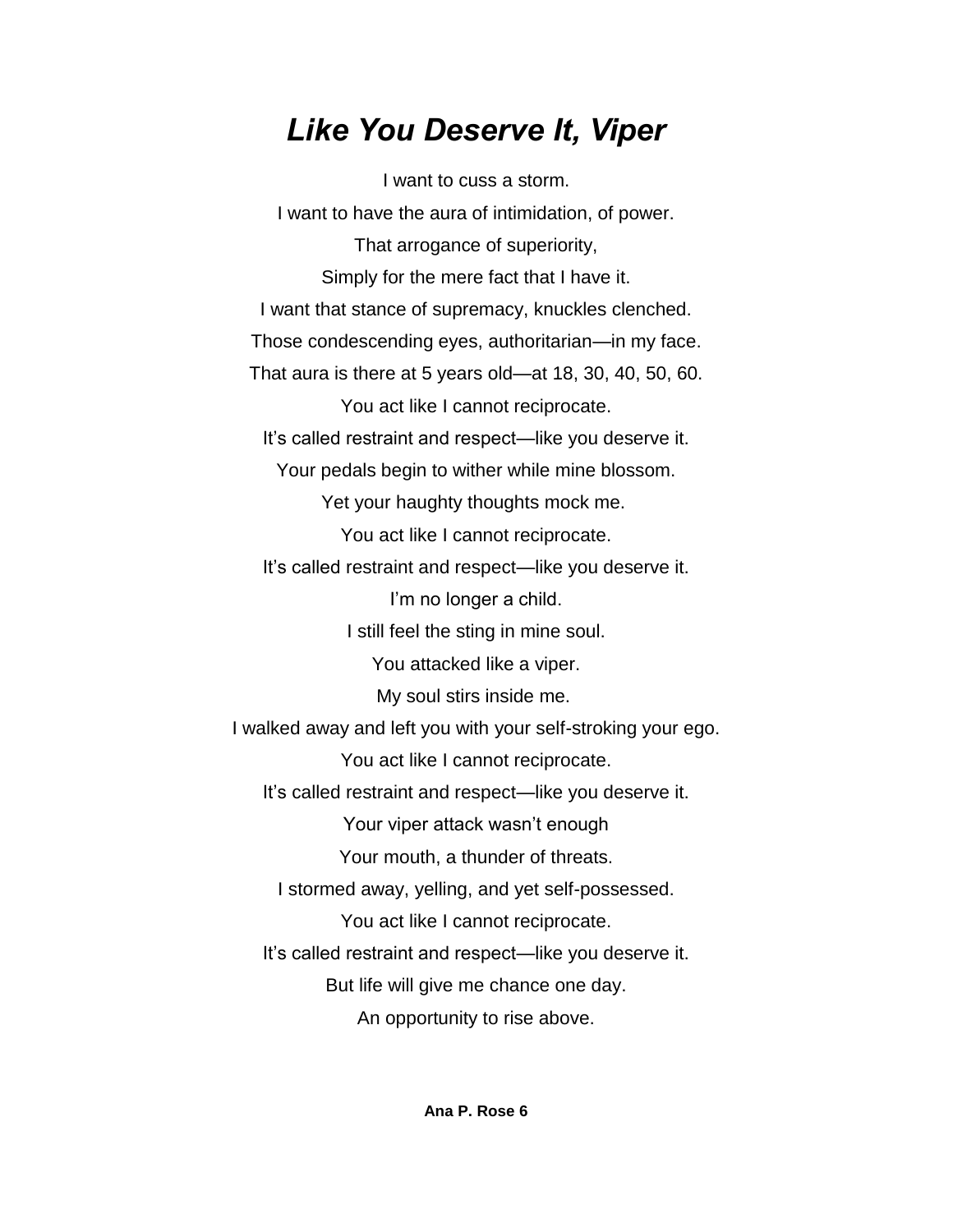## **We Are All A Little Crazy**

It's okay, we're all a little crazy. Life is a battle, And it gets heavy Love comes and goes Taking our breath away. Breaking us every day. Life breaks my bones While my spirit fails. My heart and soul sink. I'm in a storm. Taking our breath away. Breaking us every day. I look above, and no one is there. My prayers going into thin air. But I hear a voice in the back of my mind, Telling me, "You're not alone. I'm here."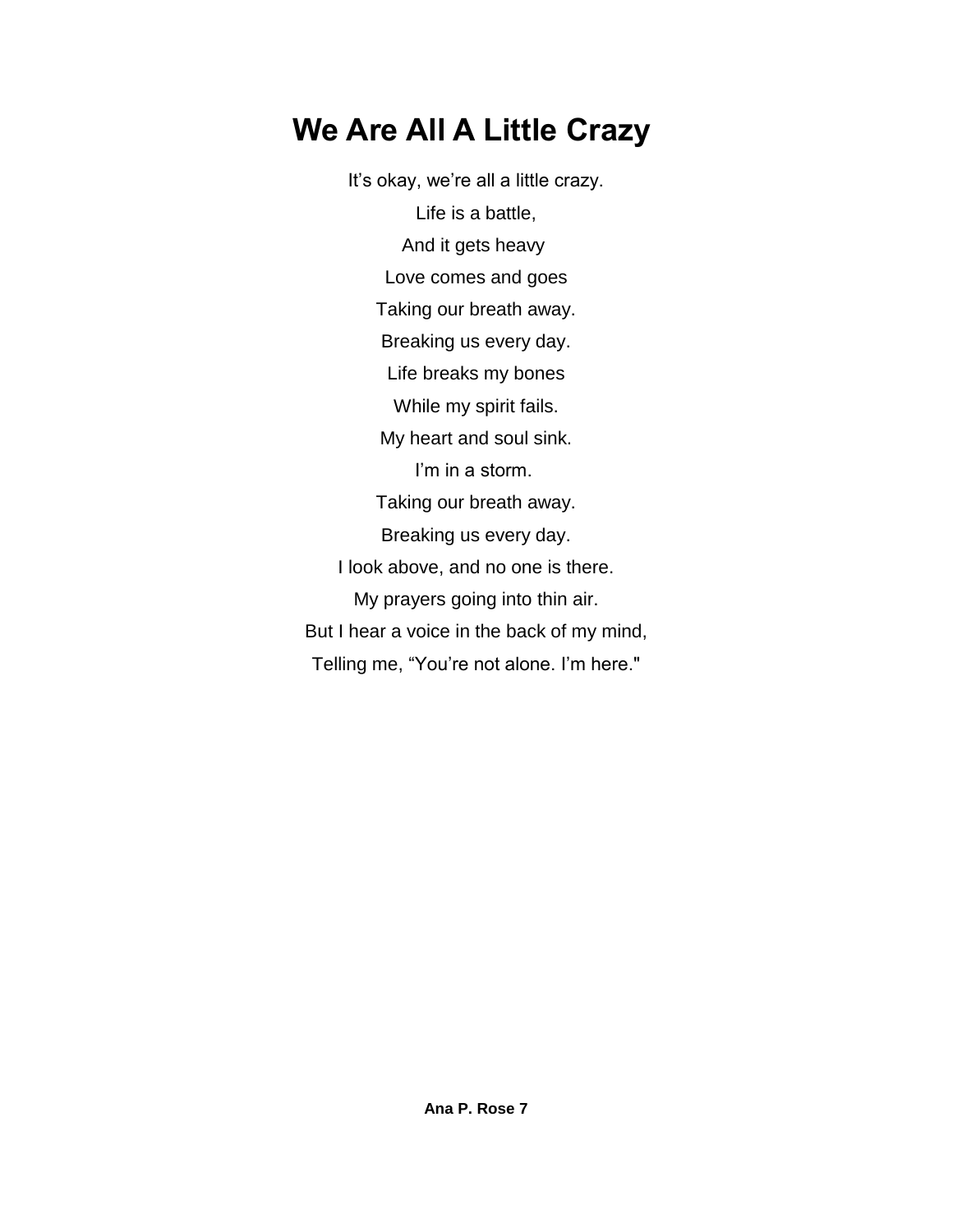# **Why, Oh, Why, Oh, Why?**

When the days are gray, I cannot see any rays at the end of the tunnel. They say I gotta believe. I mustn't lose my faith— Until I see that day when the storm goes away. And your words are my storm. They break me down even more. Why do you do this to me? Why oh, why oh... why? Your cold, cold eyes... They want to say more. Vile things—I know. Why, oh, why, oh, why? They say I gotta believe. I mustn't lose my faith— Until I see that day when the storm goes away**.**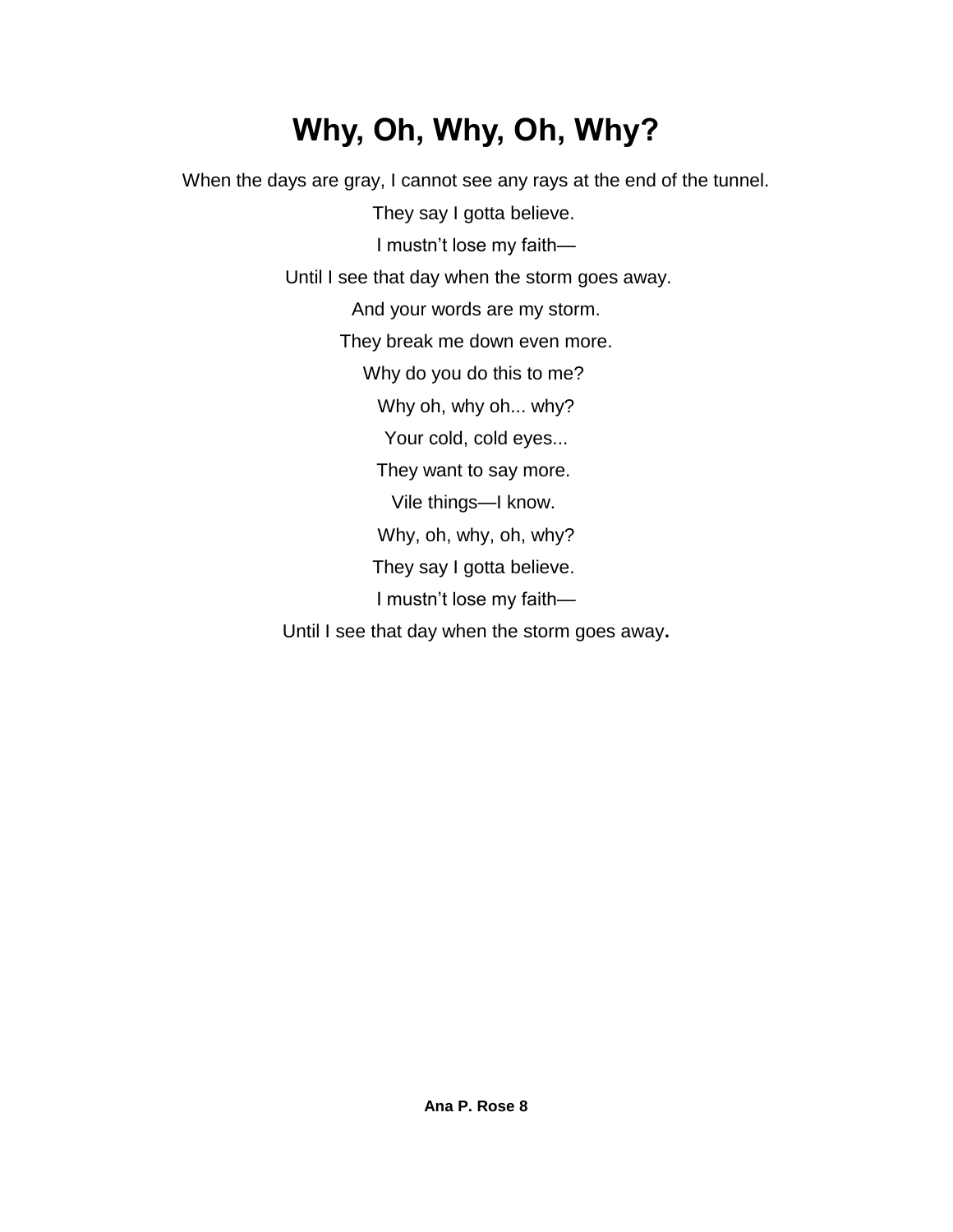# **Microfiction**

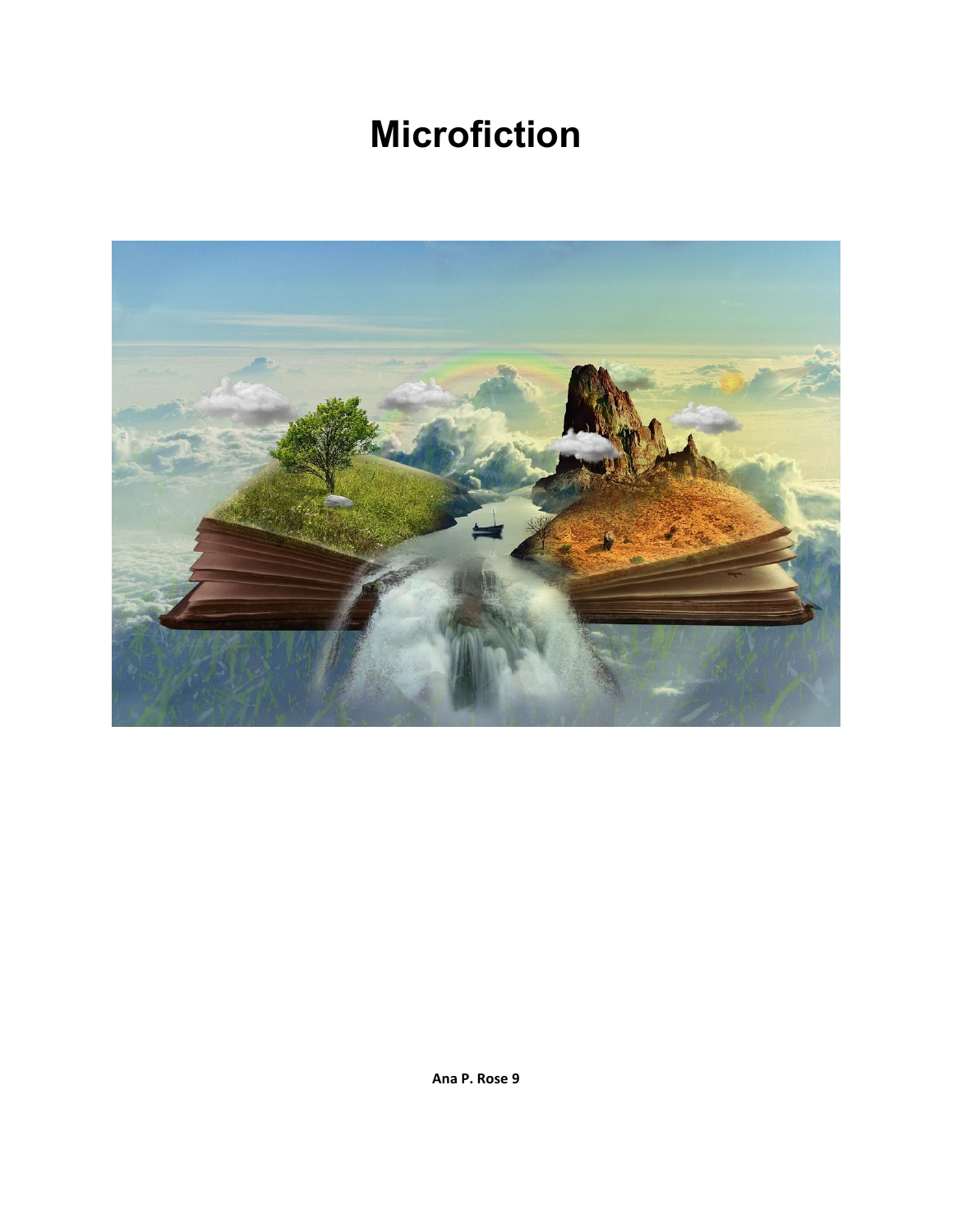# **The Moon's Bath**

Tonight, the moon is behind a hazy sky. Ms. Moon looks fresh out of a hot bath, sad and lonely. She attempts to see in the mirror. If she wipes the misty atmosphere, she'll see earth—not her reflection. She'll look straight into my eyes, not her reflection.

Her downcast countenance will reflect the tears and the pains of the earthlings. She will not see her lost and gloomy likeness, but she will witness the chaos. All along, I stand here, listening to the sound of silence—staring at her dilemma. Perhaps the mist of repressed tears clothed the cold night.

I stand on the dead lawn, in the middle of two trees whose leaves have fallen. Spring will return, and then summer, autumn, and finally winter. Where will I stand next winter cold? The moon and stars struggle to shine over the blurred heavens, and they don't give up—because another bright night will come.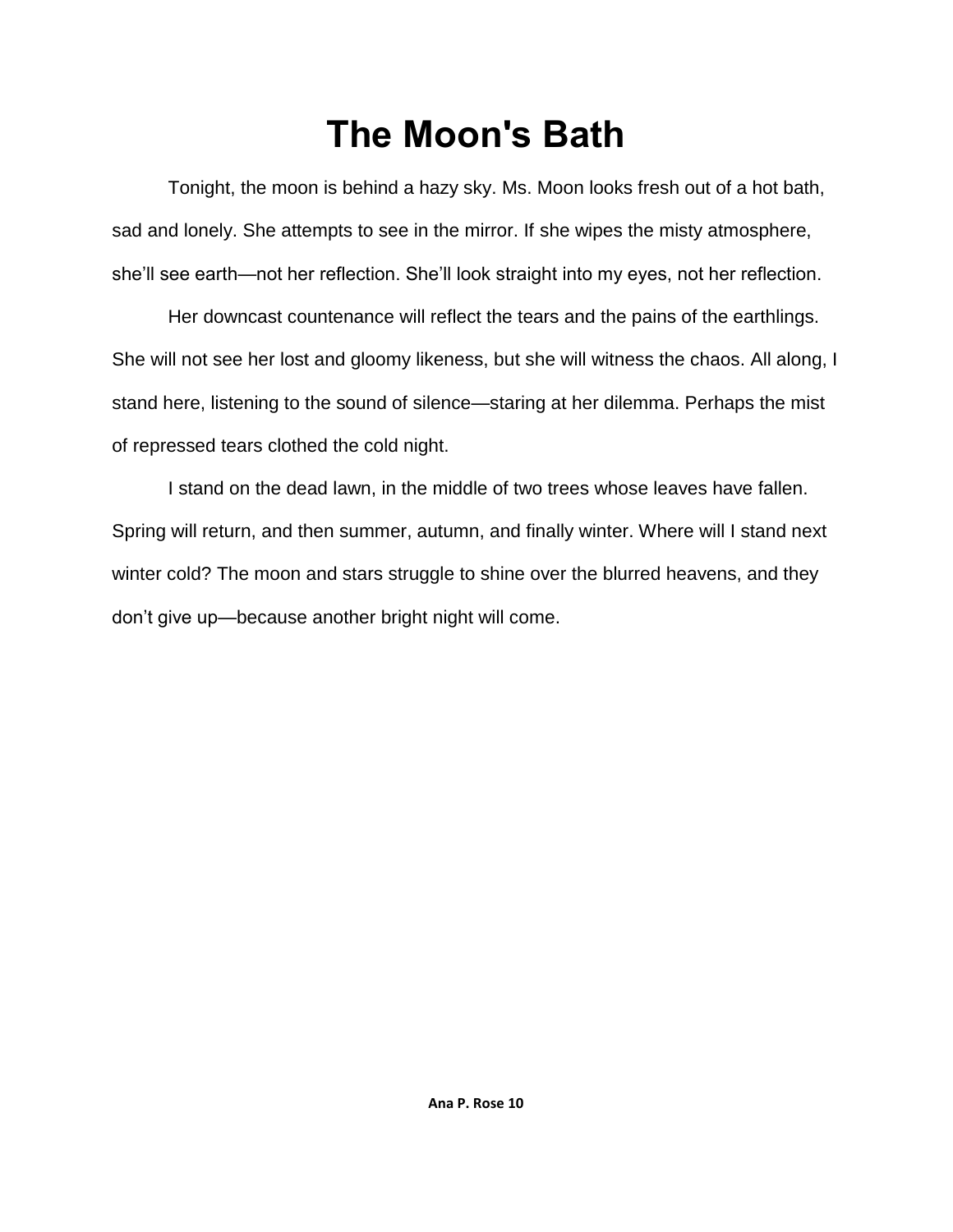## **Amidst the Ocean**

I stand amidst an ocean of doors—the color of the ocean. The doors break at my feet like the waves do when they reach you by the seaside. I'm too afraid to swim any deeper. I see horizontal, vertical, and diagonal doors that dance the typical motion of many waters. Several doors spin chaotically. My feet are planted as my hips and legs sway to rhythm of the waters. The larger waves push me back an inch or more. I decide to walk backwards, not losing my eye on the gentle tides. As I ebb away from the waters, my feet I let submerge in the sand. I stare at them. I wiggle my toes.

Suddenly, the sound of the doors echo, "No, no, no." One thousand voices conspiring against me. My heart sinks as I hear the ominous choir of no's. Old men and women in formal attire begin to come out of the doors, drenched in water, pointing at me, angry, "No!" Time pauses. I look into their condescending eyes and smirks. The old people overflow from the pits of hell, the bottomless ocean where no man dares to go. The downcast sky moves. Thunder and lightning hit the earth every second.

I whisper, "No chances, No chances."

The old men and women dunk back in the doors like fish. They slam the doors shut and like magic, large and silver locks with chains appear on every door. The chains contribute their own tempo—it's slower, and it drags. The slammed doors make the sound of a giant's footsteps as the earth trembles.

I stand there drenched as the rain falls over me. I turn away from the ominous ocean. I stop. I lift my eyes, and I see a door at the far end. It's planted on solid foundation, cement perhaps. A wide and luminous ray covers the white lonely door with a golden door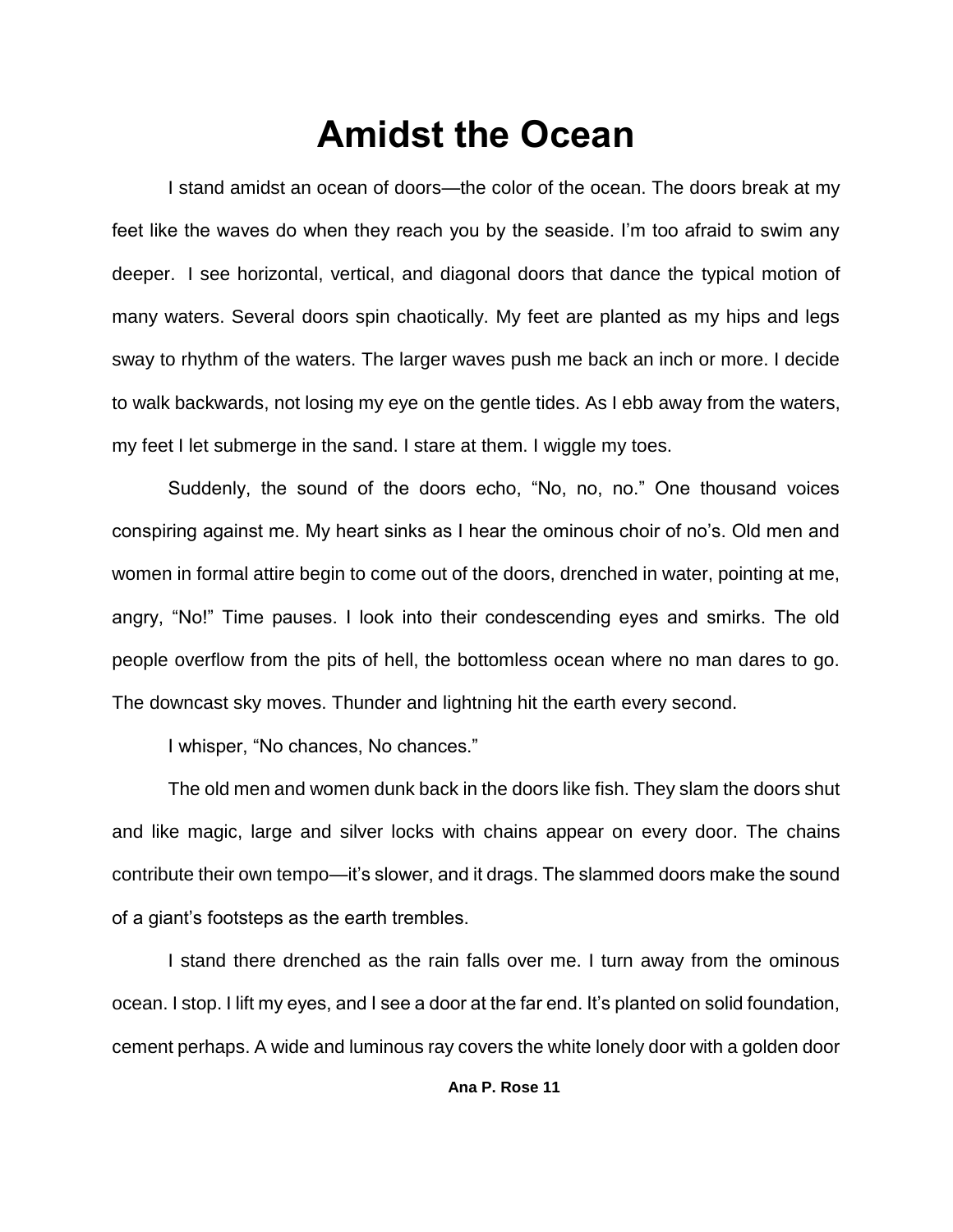knob. It's just there unattached to any house or building. I walk toward the door. When I reach it, I am shivering and hugging myself.

"Should I open it?"

I caress the door knob, turn it, and walk in.